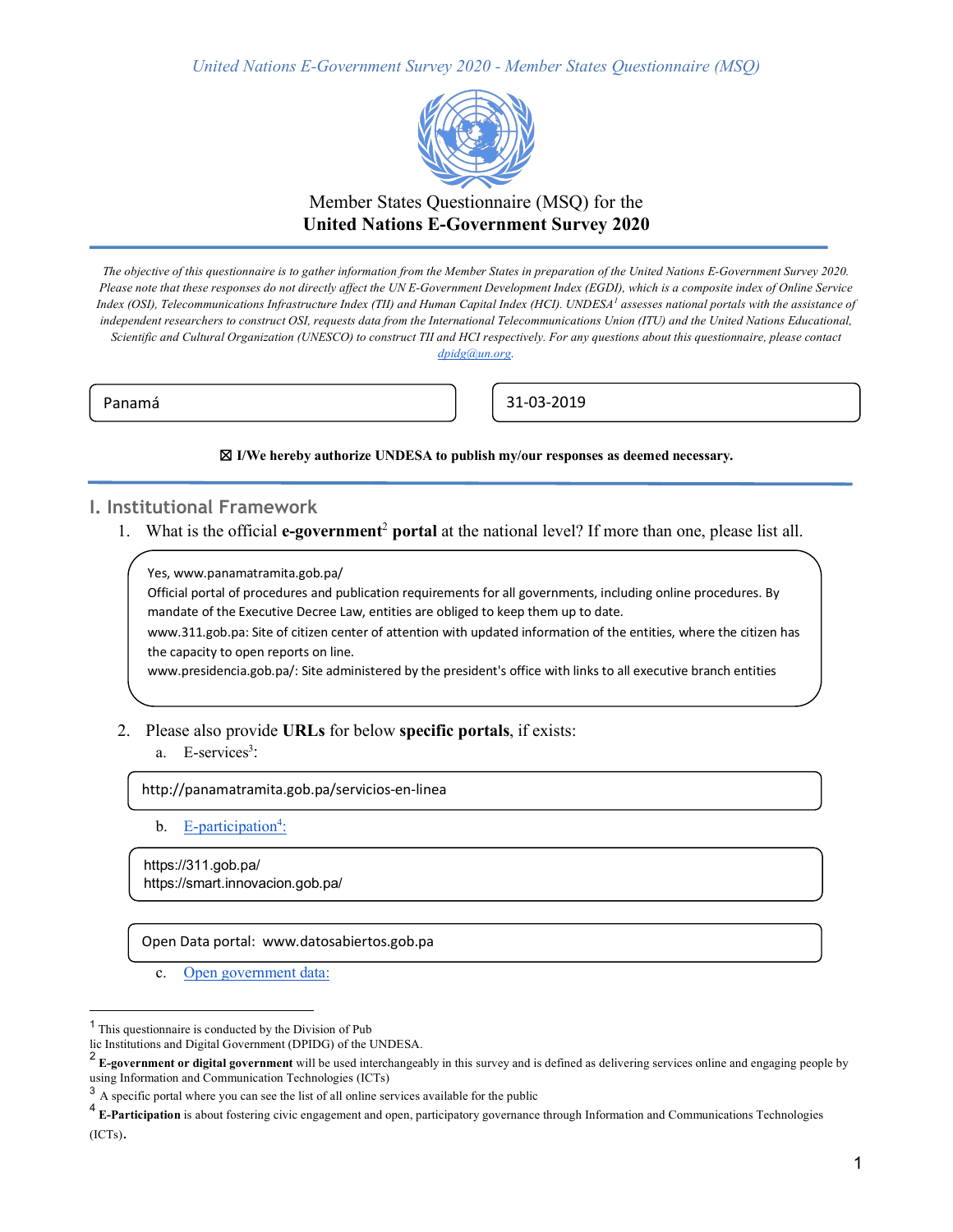- d. Public procurement: Portal of the General Directorate of Public Procurement: www.dgcp.gob.pa
- e. Other major portals at the national level:

www.presidencia.gob.pa www.311.gob.pa

j

3. Please provide **name(s) and URL(s)** of the government agency/department/ministry at the national level in charge of e-government.

National Authority for Government Innovation (AIG) Link: http://www.innovacion.gob.pa/

4. Does your country have a **Chief Information Officer** (CIO)<sup>5</sup> to manage national cross-agency egovernment programs/strategies?

| Name:                                                           | Irvin A. Halman           |  |  |
|-----------------------------------------------------------------|---------------------------|--|--|
| Title:                                                          | General Administrator     |  |  |
| Organization:<br>National Authority for Governmental Innovation |                           |  |  |
| E-mail:                                                         | ihalman@innovacion.gob.pa |  |  |
| <b>Phone:</b>                                                   | 520-7540                  |  |  |

- 5. Please provide **names and URLs** of the government agencies/ministries/departments at the national level in charge of the following:
	- a. Planning and Development

https://www.mef.gob.pa/

b. Education

Ministry of Education: www.meduca.gob.pa

c. Health

Caja de Seguro Social: http://www.css.gob.pa/ Ministry of Health: www.minsa.gob.pa

 <sup>5</sup> **CIO** or a similar senior official with a leadership role, sometimes referred as Chief Technology Officer **(CTO)** or Chief Digital Officer **(CDO)**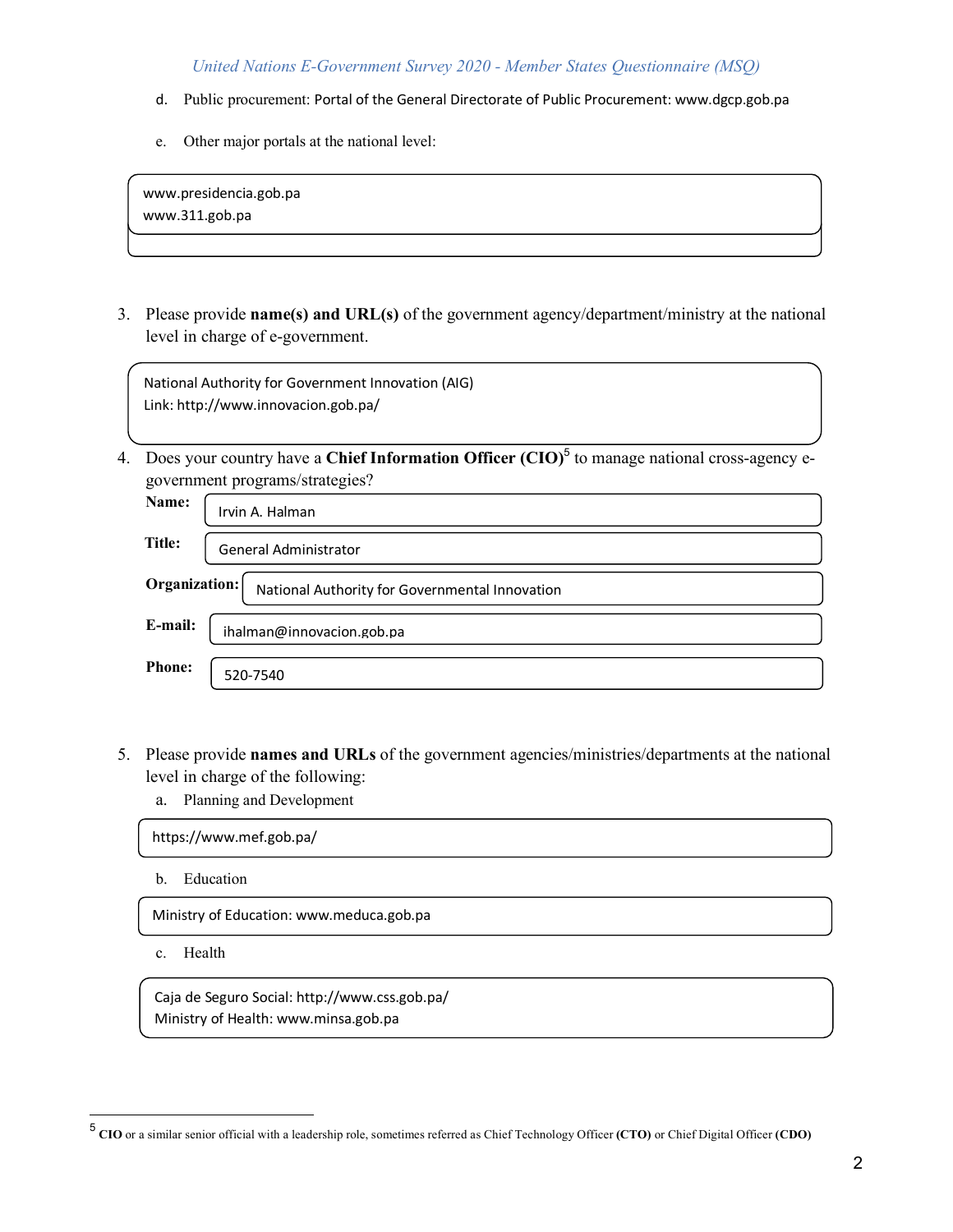d. Social Protection and Welfare

Civil protection system: www.sinaproc.gob.pa

e. Employment and Decent Work

Ministry of Labour: www.mitradel.gob.pa

f. Environment

Environment ministry: www.miambiente.gob.pa

g. Energy/Water

National Secretary of Energy: www.energia.gob.pa National Institute of Aqueducts and Sewers: www.idaan.gob.pa

h. Finance/Taxation

Ministry of Economy and Finance: www.mef.gob.pa General Directorate of Revenue: https://dgi.mef.gob.pa/

i. Industry/Trade

Ministry of Trade and Industry: www.mici.gob.pa

## **II. Strategy and Implementation**

6. Is there a **national development strategy** incorporating the Sustainable Development Goals (SDGs)?

Yes, Link: http://www.pa.undp.org/content/panama/es/home/presscenter/articles/2017/09/12/lanzan-plan-estrat-gico-nacionalcon-visi-n-de-estado-panam-2030-.html

7. Is there a **national e-government strategy/digital readiness strategy** or equivalent?

Yes, the Digital Agenda PANAMA 4.0 for e-government. Link: http://innovacion.gob.pa/Agenda\_Digital\_Estrat%C3%A9gica\_2014-2019

8. Please check whichever applies.

National e-government strategy or equivalent:

 $\boxtimes$  has an implementation plan.

- $\boxtimes$  is aligned with the national development strategy
- $\boxtimes$  is aligned with the Sustainable Development Goals (SDGs).
- $\boxtimes$  is aligned with sub-national/local digital development strategy.
- $\square$  has an emphasis on digital-first principle
- $\boxtimes$  has an emphasis on digital by default; digital by design; mobile-first principle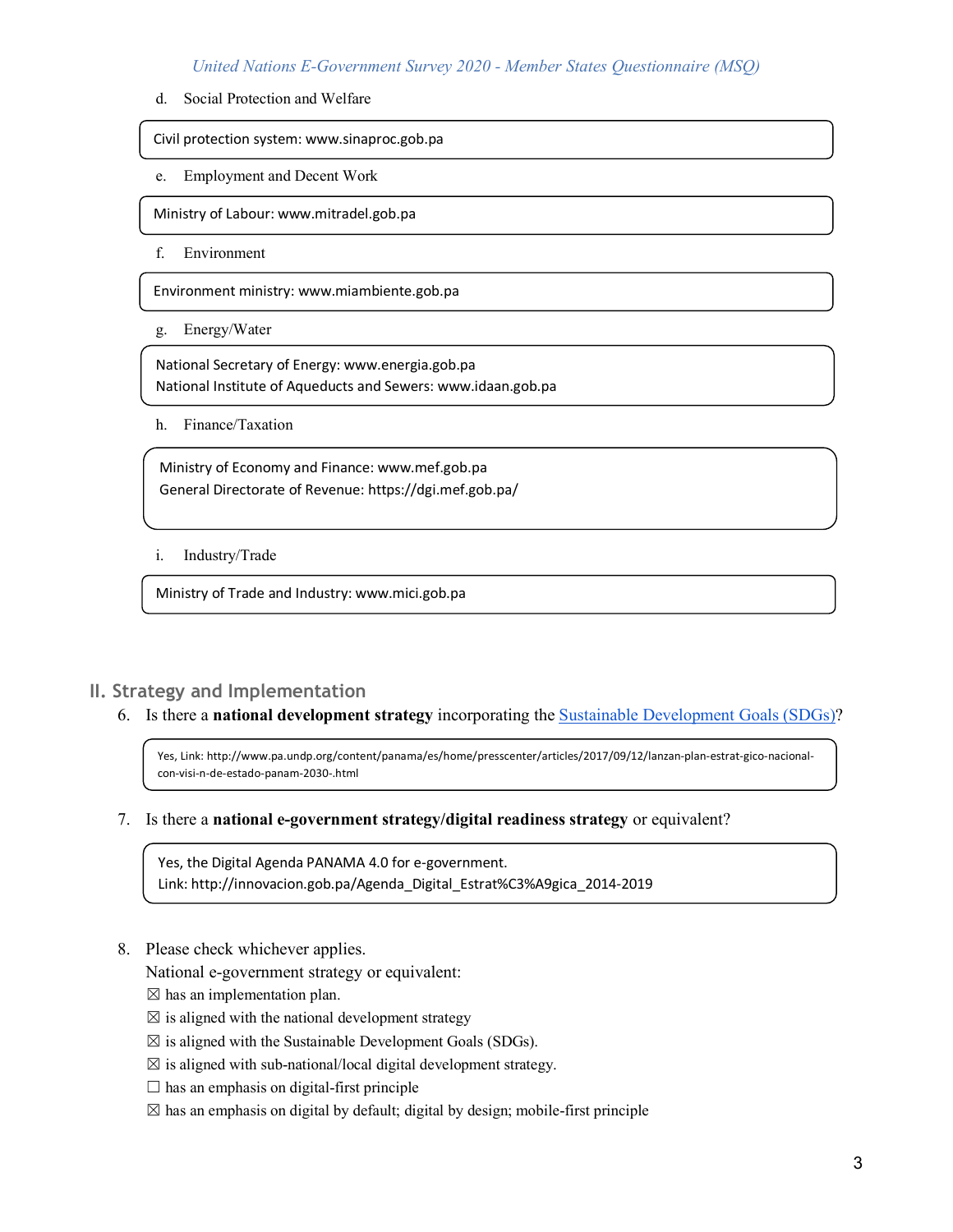$\boxtimes$  has an emphasis on once-only (data) principle

 $\boxtimes$  has an emphasis to 'leave no one offline' or to 'leave no one behind'; or other specific measures to ensure egovernment is accessible by the most vulnerable groups $\delta$ 

 $\boxtimes$  makes specific reference to e-participation, digital inclusion and/or engagement.

 $\boxtimes$  makes specific reference to the use of social media in the government.

 $\Box$  makes specific reference to the use of new technologies<sup>7</sup> such as artificial intelligence, blockchain, big data

SDGs: Yes. The National Coordination Council for Development (CCND) and the United Nations Development Program (UNDP) officially launched the National Strategic Plan with a State Vision "Panama 2030" to key stakeholders at the national and local level. (http://www.pa.undp.org/content/panama/es/home/presscenter/articles/2017/09/12/lanzan-plan-estratgico-nacional-con-visi-n-de-estado-panam-2030-.html)

e-government strategy: Yes. The Digital Agenda PANAMA 4.0 contains the Digital Government strategy for the Republic of Panama for the period 2014-19, and it is reviewed annually for all government entities.

e-participation, digital inclusion: Yes, through the 311 Citizen Contact Center, Municipios Digitales (digital local government), more than 312 nationwide information plazas (Infoplazas).

## **III. Legal Framework**

- 9. Is there any legal framework on:
	- $\boxtimes$  access to information such as Freedom of Information Act
	- $\boxtimes$  personal data protection including digital security
	- $\boxtimes$  open government data
	- $\Box$  digital identity
	- $\boxtimes$  digital certification/signature
	- ☒ e-procurement
	- $\boxtimes$  digitally publishing government expenditure<sup>8</sup>
	- $\boxtimes$  data interoperability
	- $\boxtimes$  digital government as a right

Access to information: Law No. 6 of January 22, 2002 (Official Gazette No. 24,476 of January 23, 2002), which establishes rules for transparency in public management, establishes the action of Habeas Data and makes other provisions, http://innovacion.gob.pa/descargas/Ley\_n6\_2002.pdf Data protection: http://www.asamblea.gob.pa/proyley/2017\_P\_463.pdf

digitally publishing government expenditure: http://antai.gob.pa/legislacion/, including also guidelines related to record retention issued by the National Archives.

Open government data: Executive decree 511 of November 24, 2017 and resolution 353 of January 17, 2018

Data interoperability: Law 83 of January, 2012, Executive Decree 357 of August 9, 2016, Chapter 2, resolution 12 approving the interoperability committee, Executive Decree 719 of November 15, 2013, chapter 4.

## **IV. Usage of online services**

- 10. Do you collect usage statistics of e-government services?
	- ☒Yes ☐No
- 11. If yes, do you publish results online and share those with the public institutions concerned?

 <sup>6</sup> Poor, immigrants, older persons, persons with disabilities, women, youth, indigenous people

<sup>7</sup> Also referring to emerging technologies

<sup>8</sup> Related to SDG Indicator 16.6.1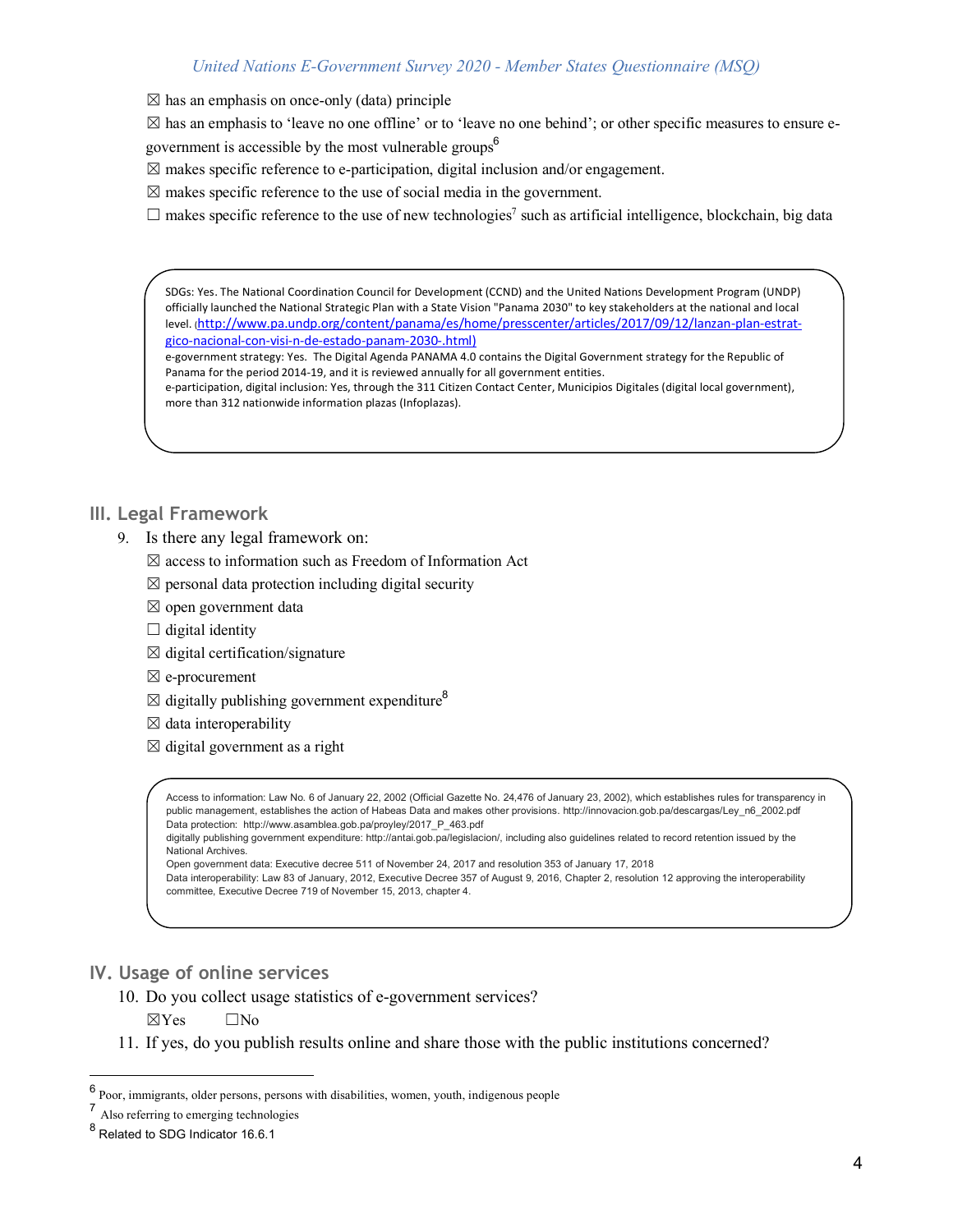## https://311.gob.pa/informes/ http://www.innovacion.gob.pa/estadisticas/RNIPanama

# **V.**

**User satisfaction** 

- 12. Do you measure satisfaction of citizens on e-government services?  $\boxtimes$ Yes  $\Box$ No
- 13. If yes, do you publish results online and share those with the public institutions concerned?

Citizen contact center 311 has the responsibility to assist in e-government transactions, and by Executive Decree receives citizen satisfaction reports and lack of updates on the official e-government portal. It also publishes monthly the performance of more than 160 national and local government entities in the closing of citizens' reports, as well as surveys of all citizens' reports to determine their satisfaction with the closing of the reports.

## **VI. Social Media**

14. How does your government use social media at the national level to interact with and engage people in e-government activities? Please also explain if there were any guidelines for government officials on the use of social media.

The media we currently have are Facebook, Twitter and Instagram where we have direct interaction with citizens and we know the strategies of e-government, this being the platform for immediate dissemination of institutional projects, addressing the communication factors that affect the adoption and the digital divide. There is also a special budget for communication with citizen using different channels according to the diverse population segments.

## **VII. New Technologies**

15. Does your government have a **specific national strategy** on one or more of following new technologies?

| $\Box$ Artificial Intelligence (AI) $\boxtimes$ Blockchain |  | $\boxtimes$ Big data | $\boxtimes$ Smart cities |
|------------------------------------------------------------|--|----------------------|--------------------------|
|------------------------------------------------------------|--|----------------------|--------------------------|

| $\Box$ Robotics |  |
|-----------------|--|
|-----------------|--|

| $\boxtimes$ Internet of Things (IOT) $\Box$ Quantum computing $\Box$ Virtual reality |  |
|--------------------------------------------------------------------------------------|--|

 $\Box$  Augmented reality  $\boxtimes$  Other: BI

National strategy: http://innovacion.gob.pa/descargas/Agenda\_Digital\_Estrategica\_2014-2019.pdf

Smart cities, we have SIGNMA which is a monitoring center with country alert sensors. Blockchain: We are developing the use case for the digital identity. Internet of things, we use mobile technology, video surveillance camera, sensors, weather stations that are processed and made information analysis.

## 16. Does your government have any government body<sup>9</sup> at the national level working specifically related to the new technologies?

1. National Authority for Government Innovation (AIG), established by Law 65 of October 30, 2009. It is the competent entity of the State to plan, coordinate, issue guidelines, supervise, collaborate, support and promote the optimal use of information and communication technologies in the governmental sector for the modernization of public management, as well as recommend the adoption of national policies, plans and strategic actions. 2. The National Secretariat of Science, Technology and Innovation (SENACYT) of the Republic of Panama is an autonomous institution, which was created by Law 13 of April

15, 1997, works guided by the guidelines established in the National Strategic Plan for Science, Technology and Innovation (PENCYT) 2015-2019. AIG and SENACYT are well aligned in the establishment of public policy, as SENACYT participates in the AIG board (Consejo Nacional para la Innovación Gubernamental) and the PENCYT has input from AIG.

## **VIII. Indicators**

 $<sup>9</sup>$  This can be an agency, cabinet, commission, committee, initiative etc.</sup>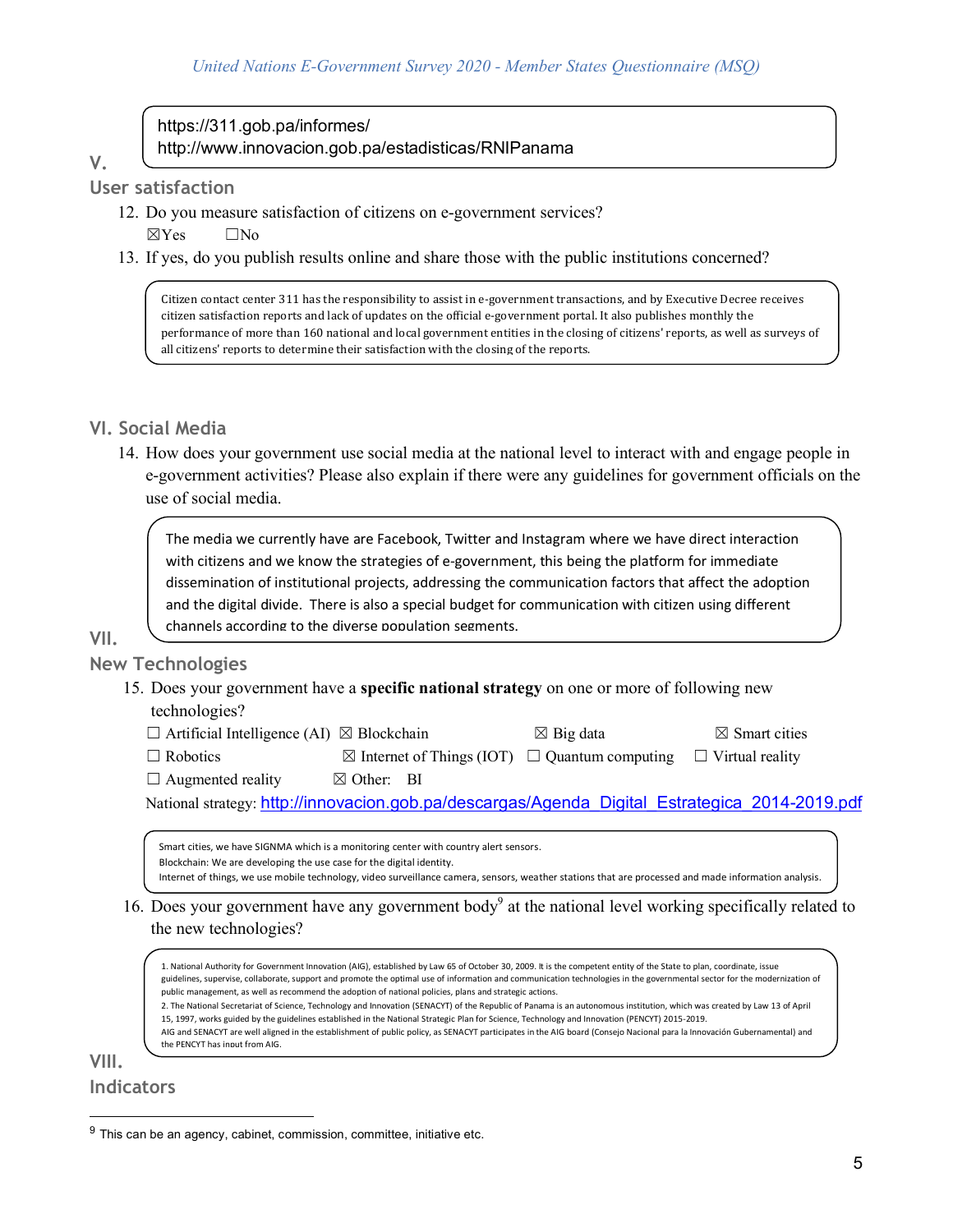17. What is the percentage of the population10 satisfied with their last experience of online public services?

The satisfaction of the experience in public services is 81%.

18. What percentage of your GDP is allocated for ICT investment in the public sector?

.4% of GDP is intended for research and development.

19. What is the proportion of persons employed in central government organizations routinely using ICTs?

It is estimated that 70% regularly use ICT

20. What is the proportion of persons employed in central government organizations routinely using the Internet?

The average number of users in the National Multiservice Network increased to 10,000 users, equivalent to 4.8%

21. If any, what kind of indicators do you collect/use to track digital literacy at the national level?

There are currently no indicators to measure digital literacy.

- **IX. International and Regional Cooperation<sup>11</sup>** 
	- 22. Is your government part of any sub-regional, regional or international cooperation on e-government?

As members of Red GEALC (Latin America and the Caribbean e-Government Network) Panama is offering support to other e countries, such as it is the case of sharing the source code of the platform National Monitoring and Alerts System (SINMA) for co-creation with different countries. SINMA is a multi-institutional platform for generating and responding to alerts that need real-time attention. The citizen through mobile devices generates alerts that are received and taken care of by an operations team through a web control board, as well having the capacity for special applications and submissions made by authorized agency employees. The platform is expected to be distributed to more than 10 countries in the region. Contact: Anabel Broce, abroce@innovacion.gob.pa

#### **Other international cooperation:**

- Panama is one of seven non-member countries of OECD that have adhered to the Recommendation of the Council on Digital Government Strategies, and has participated for the second consecutive year in the Digital Government Working Group (e-Leaders), as well as completing a Digital Government Review of Panama with a peer-review process with three countries. The Key Findings are being presented on April 10, with complete results available by June 30, 2019.
- Another highlight is the 5-year cooperation with the Inter-American Development Bank (IDB), initiated in 2017 through the Ministry of Economy and Finance (MEF), with a comprehensive Digital Government B/. 30 million operation, which has had significant advances in the execution of activities and disbursements according to the projected; with the Development Bank of Latin America (CAF) for the technical cooperation for the development of a Regional IXP.

 $10$  Related to SDG Indicator 16.6.2 Proportion of population satisfied with their last experience of public services. See for all indicators: https://unstats.un.org/sdgs/indicators/Global%20Indicator%20Framework%20after%20refinement\_Eng.pdf

<sup>&</sup>lt;sup>11</sup> WSIS Action Line C.11 - International and regional cooperation - https://publicadministration.un.org/wsis10/WSIS-Action-Lines-and-**Facilitators**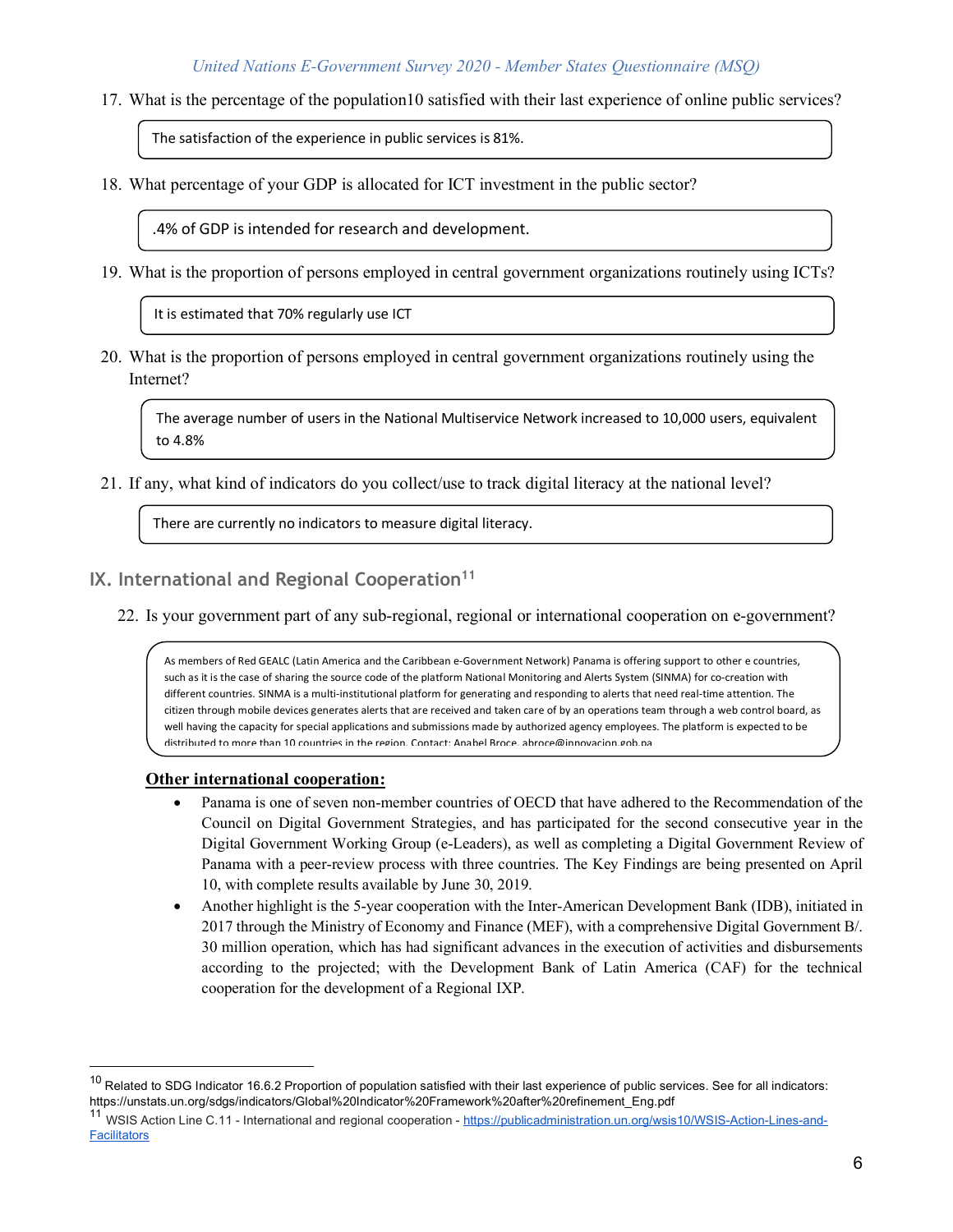- 23. Is your government offering (or planning to offer) support to other countries in the area of egovernment?
- 24. Are there any ongoing public-private partnerships and multistakeholder partnerships, focusing on e-

Panama is offering support to other countries and remains active in the Red GEALC network, as well as it has begun participation in various OECD working groups. AIG shares the source code of the National Monitoring and Alert System (SINMA) platform for co-creation with different countries.

SINMA is a multi-institutional platform to generate and respond to alerts that require attention in real time. Citizens generate alerts through their devices that are attended by an operations team through a control panel.

government?

Yes, with the National Competitiveness Center (CNC), other trade organizations, and NGOs with the objective of supporting the selection, prioritization and documentation of procedures (elements of time, transactional volume, costs and steps), from the perspective of the private sector and citizens.

**X.** 

**Contact and Additional Information** 

| Name:         | <b>Madelaine Morales</b>                                     |  |  |
|---------------|--------------------------------------------------------------|--|--|
| Title:        | Coordinator of the International Technical Assistance Office |  |  |
| Email:        | mmorales@innovacion.gob.pa                                   |  |  |
| Organization: | National Authority for Government Innovation                 |  |  |

1. Please select whichever applies:

 $\Box$  A group of government agencies responded to the questionnaire collectively.

 $\boxtimes$  I am authorized and fully knowledgeable to respond to this questionnaire.

 $\Box$  I did not have the full information to respond to this questionnaire

 $\Box$  I mostly provided my own opinion/assessment rather than official information.

☐Other:

Please explain further (Max 250 words).

## 2. How did you hear about this questionnaire?

- $\boxtimes$  Directly from UN DESA
- $\Box$  From the Mission of my country to the United Nations
- ☐ United Nations E-Government Survey website
- □ LinkedIn
- □ Facebook
- □ Other:

Please explain further (Max 250 words).

Thank you for taking the time to fill out the Member States Questionnaire (MSQ) 2020.